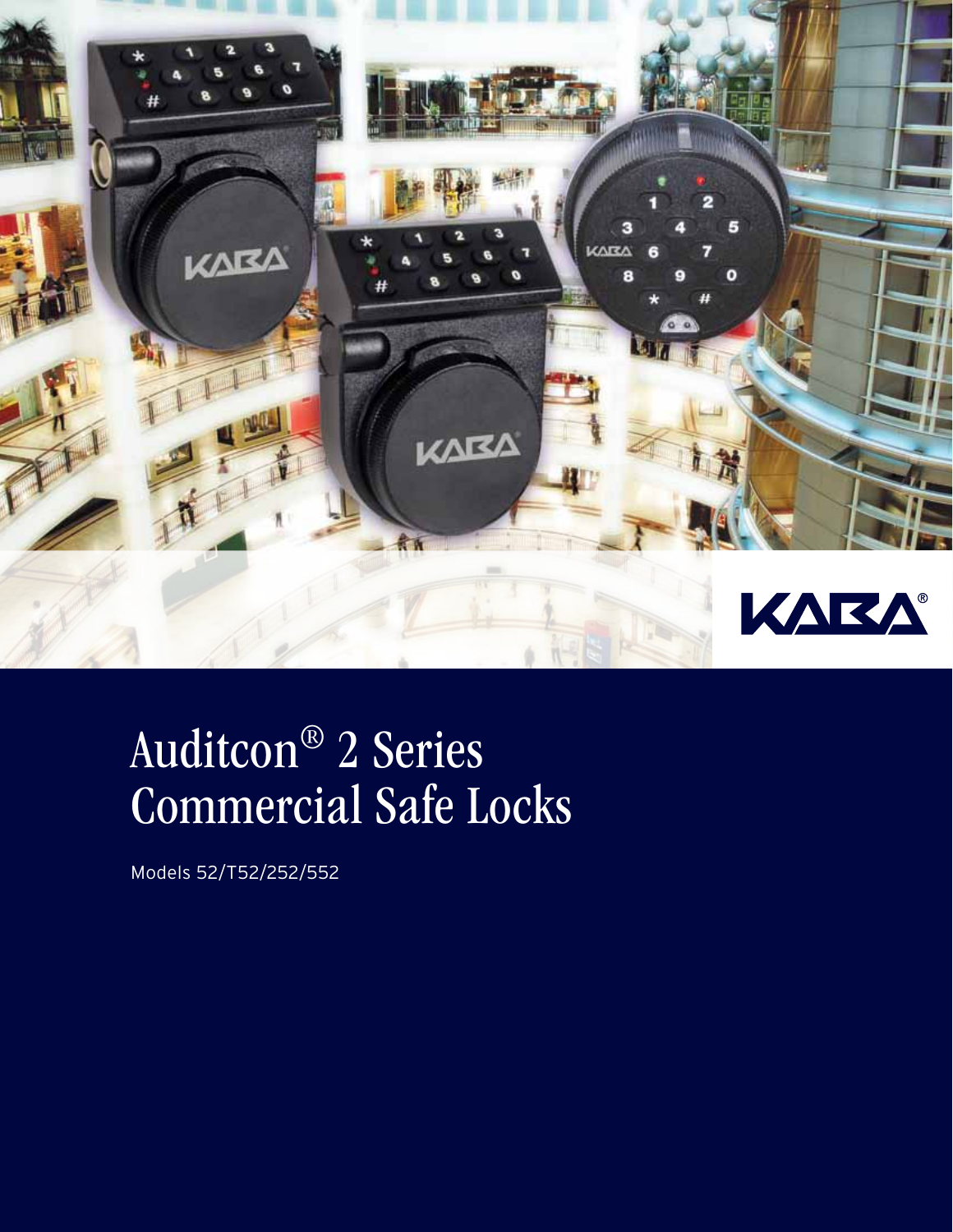### The Auditcon Legacy

The Auditcon® family of electronic locks was developed to address the security requirements of a broad range of retail, commercial and industrial markets. Utilizing the award-winning PowerStar™ technology, the Auditcon's security cannot be compromised by outside manipulation and provides unprecedented audit capability, making it an effective deterrent to internal theft.

WA NY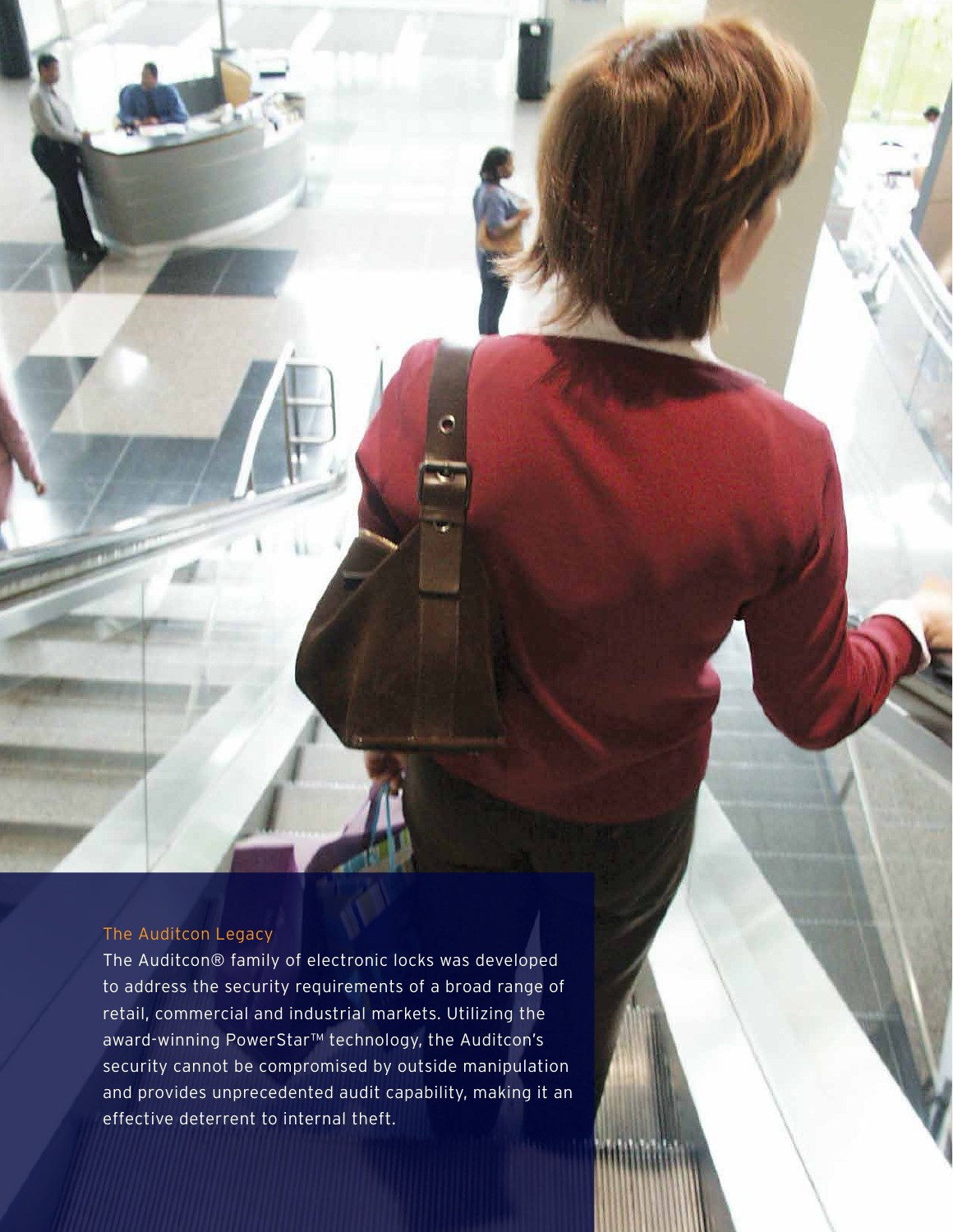Auditcon 2 Series locks are the new standard in safe lock security. With improved serviceability, faster power-up, and uploadable programming, the Auditcon 2 Series locks will make securing your valuables easier than ever.

#### **Improved Self-Powered Technology**

Auditcon 2 Series locks utilize a faster version of our PowerStar technology. This technology eliminates lockouts due to dead batteries or facility power failures.

#### **Battery Assist**

The Battery Assist option uses a 9-volt alkaline battery to supply power during Time Delay or Open Window operations.

The Battery Assist feature also provides additional power for lengthy lock operations.

#### **Uploadable Programming**

Certain data can be defined at the PC using Auditcon 2 Series software and then uploaded (transferred) to the lock via a Smart Key.

#### **Access Control**

Models 52 & T52 have a unique user-selected 6-digit combination. Models 252 and 552 have an 8-digit combination which includes a 2-digit user ID and a 6-digit user-selected PIN.

#### **Audit Trail (252/552)**

The user's ID is recorded every time a function is performed on the lock, deterring internal theft by providing absolute reliability.

#### **Touch Key Number Pad**

Perform all functions and programming of the lock from the keypad.

#### **Wrong Try Lock-out**

Five consecutive wrong combination entries triggers a three minute penalty lockout.

#### **Economical Retrofit**

Simple and affordable retrofitting made possible by a standard footprint lock case.

#### **Time Delay (T52/252/552)**

Optionally programmed 1-99 minute time delay deters potential intruders not willing to risk the wait.

#### **Time Delay Display (T52/252/552)**

An optionally purchased LCD Unit prominently displays the time, informing the user when access will be granted.

#### **Dual Mode**

Optionally programmed mode that provides absolute accountability by requiring the entry of two separate user combinations when opening the lock.

#### **Silent Duress Alarm Connection (252/552)**

Safely lets employees comply with intruder's demands while alerting authorities.

#### **Time Saving Operation**

Mechanical combination locks can take as much as 40 seconds or longer to open. Auditcon 2 Series locks can be opened in just a few seconds by an authorized user.

#### **Choice of Bolt**

The "slide bolt" and the "swing bolt" automatically lock when the safe handle is closed. The standard "dead bolt" functions like a traditional dial lock with manual bolt retraction/extension.

#### **Installation & Service**

Installation and service have been simplified with the introduction of a new field-replaceable cable with Picoflex connector. Our Auditcon Parts Program will help you identify and order only the parts you need. Autoriticson 2 Features and Benefits<br>
and and an extent with commercial commercial systems and and an extend the commercial system in the commercial system in the commercial system in the commercial system in the commerci

#### **Customer Service**

The Kaba Mas technical support staff is available 24 hours a day, seven days a week to answer any technical questions you may have. Please call us at 800-950-4744.

#### **Education**

We take pride in providing regular training classes for our customers. Please call us at 877-KabaMas (877-522-2627) for more information.

#### **Applications**

Businesses that require multiple employee access, have several locations, absentee ownership or high employee turnover, are ideal for Auditcon locks. Auditcon can secure safes, containers, vaults and restricted areas for:

- Restaurants
- Ticket box offices
- Convenience stores
- Grocery stores
- Department stores
- Drug stores
- Jewelry stores
- Banks & credit unions
- Hospitals
- Police stations
- Data processing centers
- Casinos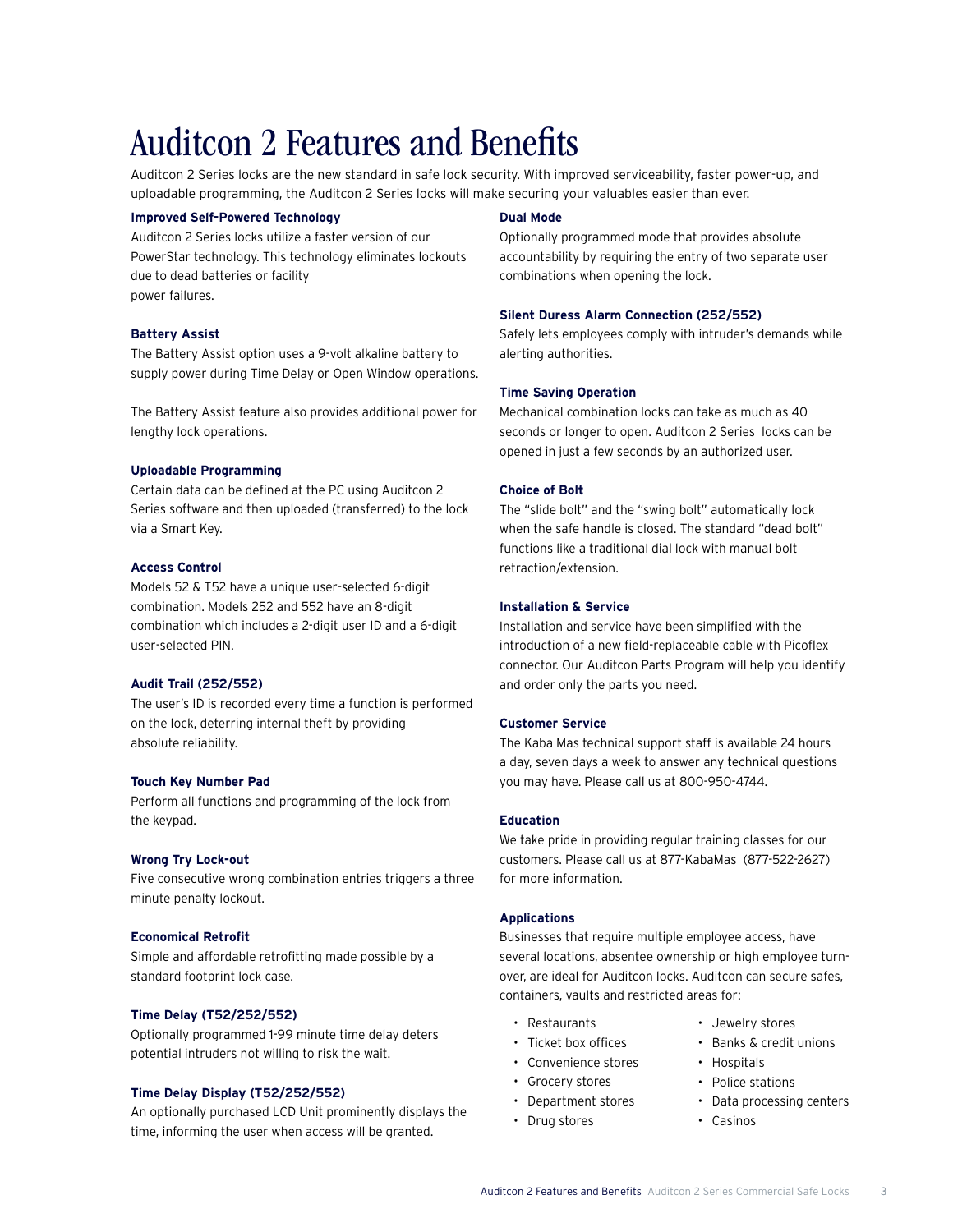#### **Available models**



|                                | 52/T52                                         | 252                                | 552                                |
|--------------------------------|------------------------------------------------|------------------------------------|------------------------------------|
| Keypad Housing Styles          | Round/Vertical                                 | Round/Vertical                     | Round/Vertical                     |
| <b>Bolt Styles</b>             | Dead, Slide or Swing Bolt                      | Dead, Slide or Swing Bolt          | Dead, Slide or Swing Bolt          |
| Users                          | 2 Users                                        | 20 Users                           | 99 Users                           |
| Combination Length             | 6-Digit                                        | 8-Digit                            | 8-Digit                            |
| Power Source                   | Self-Powered                                   | Self-Powered                       | Self-Powered                       |
| <b>Battery Assist</b>          | Optional (T52)                                 | Optional                           | Required                           |
| Manager/Master Control         | Yes (Manager)                                  | Yes (Master)                       | Yes (Master)                       |
| Supervisor/Subordinate<br>Mode | <b>No</b>                                      | Yes                                | Yes                                |
| Single/Dual Custody Access     | Yes                                            | Yes                                | Yes                                |
| Wrong Try Lockout              | Yes                                            | Yes                                | Yes                                |
| Time Delay/Open Window         | 1-99 Min Delay (T52)<br>1-20 Min Opening (T52) | 1-99 Min Delav<br>1-20 Min Opening | 1-99 Min Delav<br>1-20 Min Opening |
| Time Delay Override            | <b>No</b>                                      | Yes                                | Yes                                |
| Time Delay Display             | Optional (T52)                                 | Optional                           | Optional                           |
| Time and Date                  | <b>No</b>                                      | <b>No</b>                          | Yes                                |
| <b>Timed Lockout</b>           | N <sub>o</sub>                                 | <b>No</b>                          | Yes (1-255 Hrs)                    |
| <b>Time Windows</b>            | <b>No</b>                                      | <b>No</b>                          | Yes                                |
| Time Window Lockout            | N <sub>o</sub>                                 | N <sub>0</sub>                     | Yes                                |
| Set Holidays                   | No                                             | <b>No</b>                          | Yes                                |
| Uploadable Programming*        | N <sub>o</sub>                                 | Yes                                | Yes                                |
| Downloadable Audit Trail*      | No                                             | 100 Audits                         | 400 Audits                         |

\*Requires optionally purchased Auditcon 2 Series Software Package.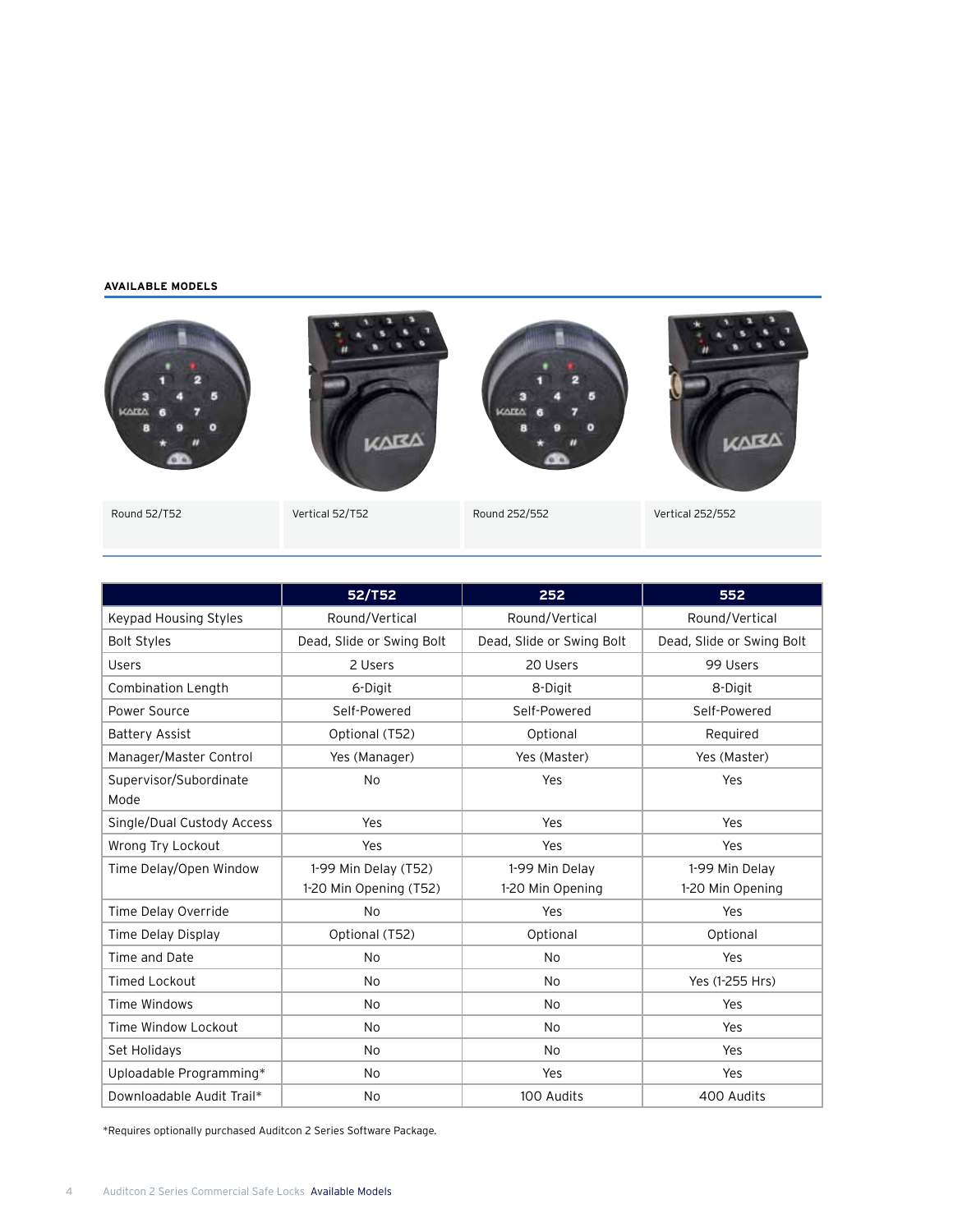### Specifications

#### **Agency Approvals**

- UL Type l high security electronic locks
- DNV High Security (Sweden, Denmark, Norway, Finland), VdS Class 2 (Germany), CE, EN 1300 Class B (EU)

#### **Electronic Specifications**

**Power Unit:** Solenoid driven.

**Power Source:** PowerStar™ technology - Internal generator creates power when dial is rotated. No battery necessary.

**Battery Assist:** One 9-Volt Alkaline (not included). Featured during Time Delay and Open Window periods. Also provides additional power during lengthy operations. **Memory:** Programmable, non-volatile EEPROM.

#### **Environmental Specifications**

**Temperature:** -31° F (-35° C) to 151° F (+66° C) **Humidity:** 86°F (30°C) and 85% relative humidity for 24 hours

**Salt Spray:** Operational after 24 hours

#### **Mechanical Specifications**

**Lock Case:** 2-piece lock case (cover & box), solid cast zinc, flash and chromate conversion coat for corrosion resistance. Tested to 25,000 cycles. Designed to meet industry standard container lock mounting pattern. Mounting screws included. Bolts, housings, cables, spindles and options must be specified. See Kaba Mas List Price Book for options.

**Housing:** UV stabilized polycarbonate. Available: Round or Vertical.

**Keypad:** Silicone rubber, 12-button tactile keypad, red and green LEDs reinforced with an audible signal (beep) for communications, and Kaba logo face. Plain face also available.

**Bolt:** Dead bolt is non-magnetic stainless steel with a manual return. Slide bolt and swing bolt options are also available. See Kaba Mas List Price Book.

**Relocker Plate:** Universal relocker that fits most major safe manufacturer applications furnished standard. Other relockers available. See Kaba Mas List Price Book for options.



Round and Vertical Depth Dimensions

#### **Door Preparation**

Lock is designed to fit industry standard mounting pattern. **Door Thickness:** Refer to Kaba Mas List Price Book for options.

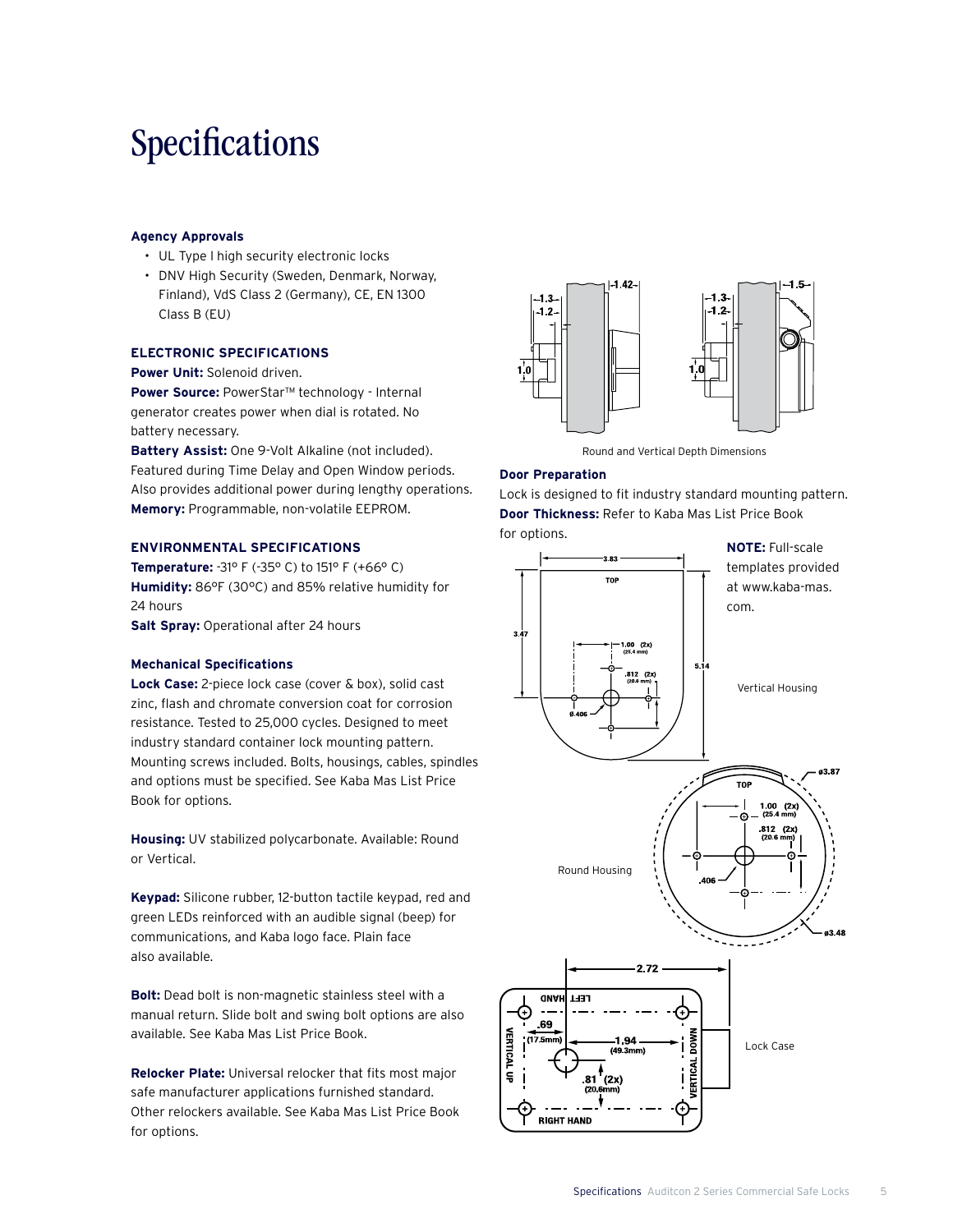## Model 52/T52 Features

**2 users • 6-digit access combination • Faster power-up • Replaces mechanical Group I & Group II locks • Wrong try lockout • Dead bolt, slide bolt and swing bolt available • UL listed, Type I high security electronic locks • DNV, VdS Class 2, CE and EN 1300 Class B certification**

**Numerical Keypad:** Quick Entry.

**Wrong Try Lockout:** The lock will not allow access to any user for a period of 3 minutes after 5 incorrect combinations are entered. Any additional consecutive failed entry attempts result in another 3 minute lockout.

**Easy Retrofit:** The lock case has the same footprint as most mechanical locks making it easy to install.

**Users:** Two users.

**6-Digit Access Combination:** Users select their own changeable combination.

#### **Additional Security Features**

**Dual Custody:** Two-Person Integrity, which requires two users to open the lock.

**Manager/User Operation:** Allows manager to add, delete, enable or disable an additional user.

**Time Delay (Model T52):** Programmable 1-99 minutes before access is allowed. NOTE: Remote Time Delay Display Unit (p/n 307025) can be purchased separately. Please refer to the Kaba Mas List Price Book for options.

#### **Model 52 Ordering Example**

Model 52 lock with PowerStar (self-powered) technology, vertical housing, non-time delay display compatibility, dead bolt, non-sensor, no relocker plate, up to 1" door/cable measurement, English country classification, Kaba dial label, standard installation screws and individually packed.

#### **For a complete list of options, refer to the Kaba Mas List Price Book.**





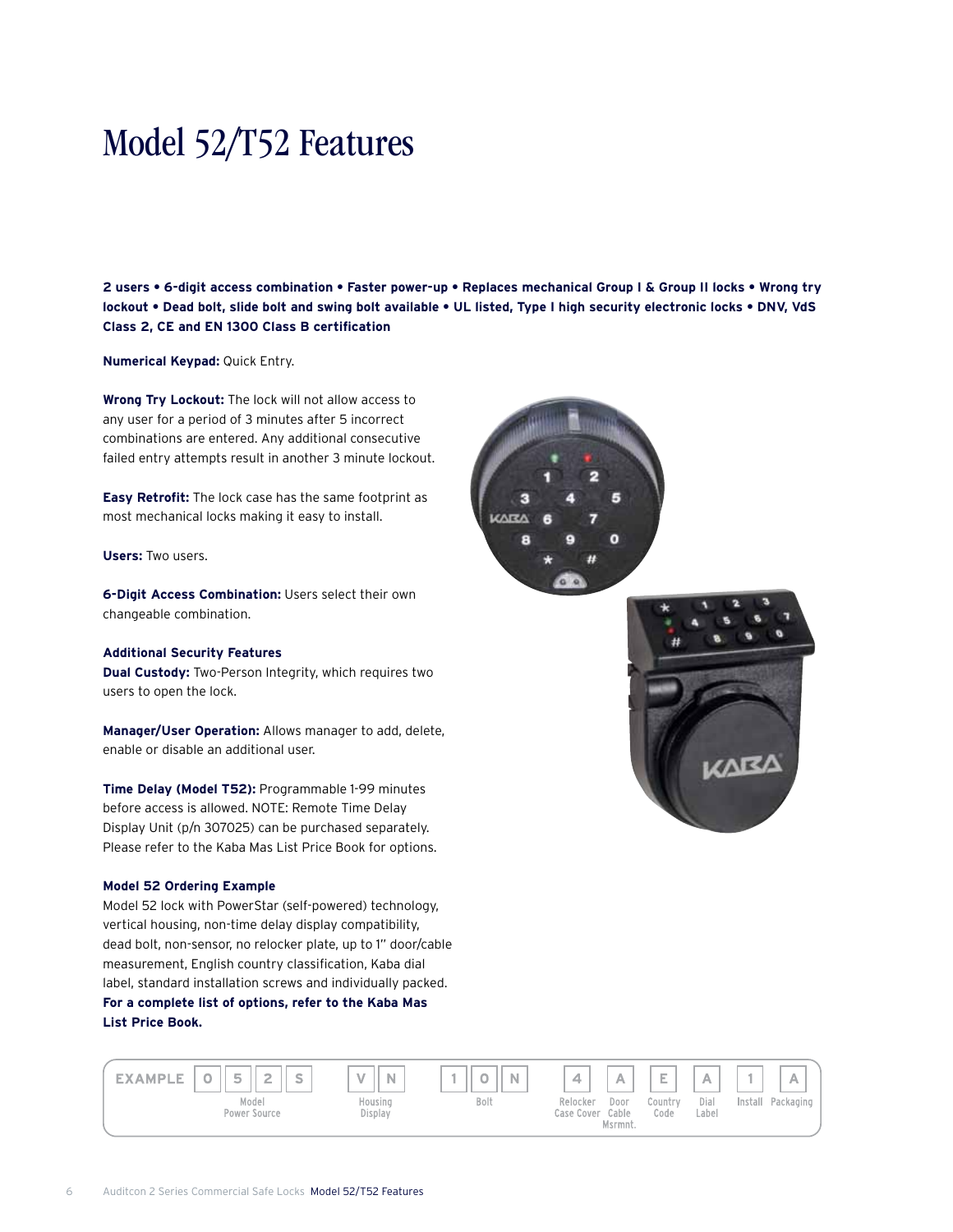### Model 252 Features

**20 users • 8-digit access combination • Faster power-up • Replaces mechanical Group I & Group II locks • Wrong try lockout • Dead bolt, slide bolt and swing bolt available • UL listed, Type I high security electronic locks • DNV, VdS Class 2, CE and EN 1300 Class B certification**

**Numerical Keypad:** Quick Entry.

**Wrong Try Lockout:** The lock will not allow access to any user for a period of 3 minutes after 5 incorrect combinations are entered. Any additional consecutive failed entry attempts result in another 3 minute lockout.

**Easy Retrofit:** The lock has the same footprint as most mechanical locks making it easy to install.

**Users:** Up to 20 users.

**8-Digit Access Combination:** Users have an 8 digit combination which includes a 2-digit user ID and a 6-digit user selected PIN.

**Audit Trail:** Number of entries/activities is 100 records in sequential order.

**Available PC Software:** Print, display or file the lock audit reports using a program which runs under Microsoft Windows® Software.

- Program Lock Setup Options
- Add/Delete Users
- Audit Download Reports
- User Table Download Reports

**Supervisor/Subordinate Mode:** Allows access by a subordinate only after being enabled by a supervisory combination. Once enabled, a subordinate user has access to the lock during any valid opening time.

#### **Additional Security Features**

**Dual Custody:** Two-Person Integrity, which requires two users to open the lock.



**Alarm Interface:** (Optional) Activates the lock's duress condition, sending a silent alarm, when combined with a connection to an existing alarm system.

**Time Delay:** Programmable 1-99 minutes before access is allowed. NOTE: Remote Time Delay Display Unit (p/n 307025) can be purchased separately. Please refer to the Kaba Mas List Price Book for options.

#### **Model 252 Ordering Example**

Model 252 lock with PowerStar (self-powered) technology, vertical housing, non-time delay display compatibility, dead bolt, non-sensor, no relocker plate, up to 1" door/cable measurement, English country classification, Kaba dial label, standard installation screws and individually packed. **For a complete list of options, refer to the Kaba Mas List Price Book.**

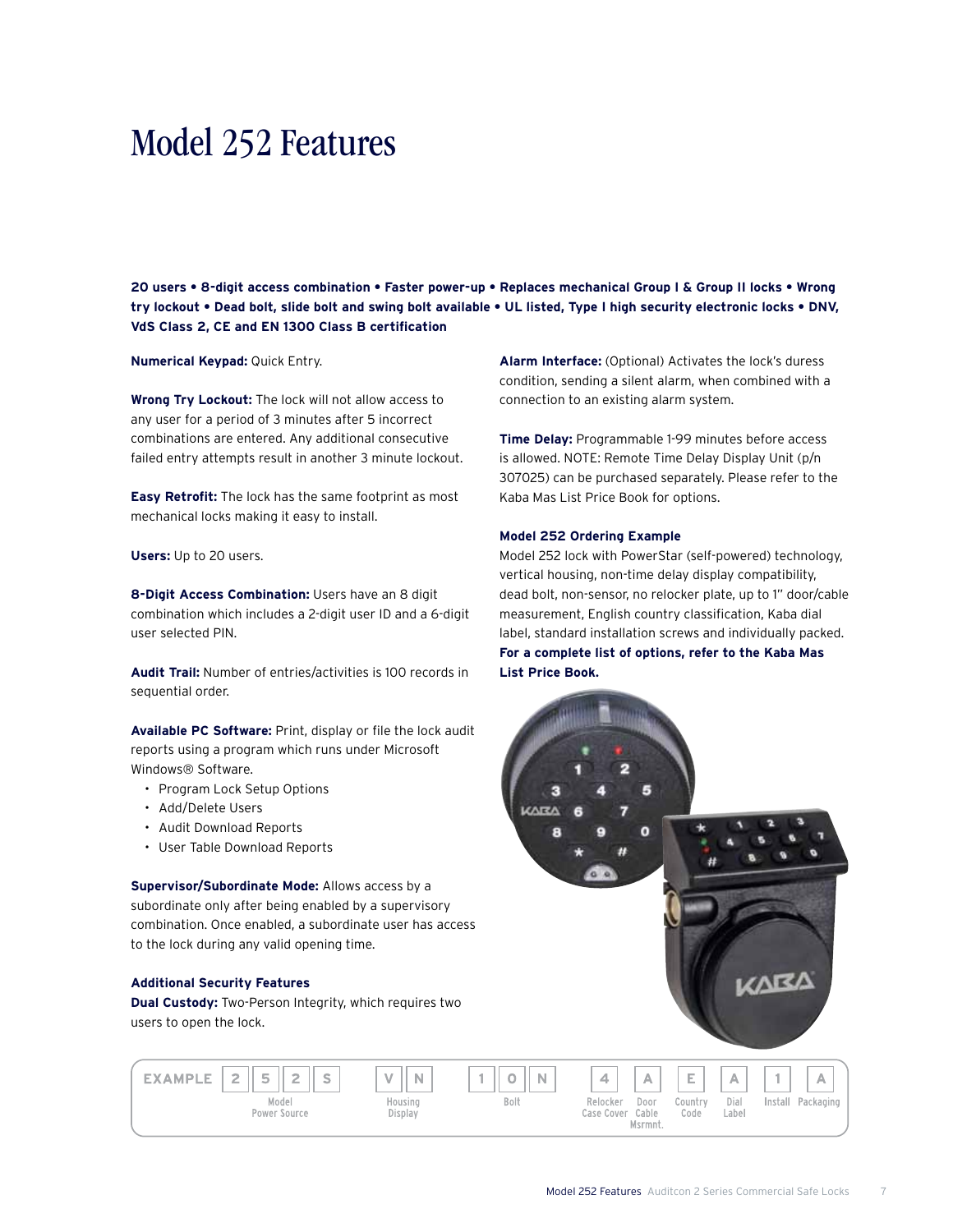### Model 552 Features

**99 users/400 record audit • 8-digit access combination • Faster power-up • Replaces mechanical Group I & Group II locks • Wrong try lockout • Dead bolt, slide bolt and swing bolt available • UL listed, Type I high security electronic locks • DNV, VdS Class 2, CE and EN 1300 • Class B certification**

**Numerical Keypad:** Quick Entry.

**Wrong Try Lockout:** The lock will not allow access to any user for a period of 3 minutes after 5 incorrect combinations are entered. Any additional consecutive failed entry attempts result in another 3 minute lockout.

**Easy Retrofit:** The lock has the same footprint as most mechanical locks making it easy to install.

**Users:** Up to 99 users.

**8-Digit Access Combination:** Users have an 8-digit combination which includes a 2-digit user ID and a 6-digit user selected PIN.

**Audit Trail:** Number of entries/activities is 400 records in sequential order.

**Battery Assist:** Lock LEDs will continually flash throughout the duration of a Time Delay or Open Window period. Also provides additional power for lengthy operations.

**Available PC Software:** Print, display or file the lock audit reports using a program which runs under Microsoft Windows® Software.

- Program Lock Setup Options
- Upload Lock Time/Date
- Add/Delete Users
- Upload Time Windows
- Audit Download Reports
- User Table Download Reports

**Supervisor/Subordinate Mode:** Allows access by a subordinate only after being enabled by a supervisory combination. Once enabled, a subordinate user has access to the lock during any valid opening time.

#### **Additional Security Features**

**Dual Custody:** Two-Person Integrity, which requires two users to open the lock.

**Time Delay:** Programmable 1-99 minutes before access is allowed. NOTE: Remote Time Delay Display Unit (p/n 307025) can be purchased separately. Please refer to the Kaba Mas List Price Book for options.

**Alarm Interface:** (Optional) Activates the lock's duress condition, sending a silent alarm, when combined with a connection to an existing alarm system.



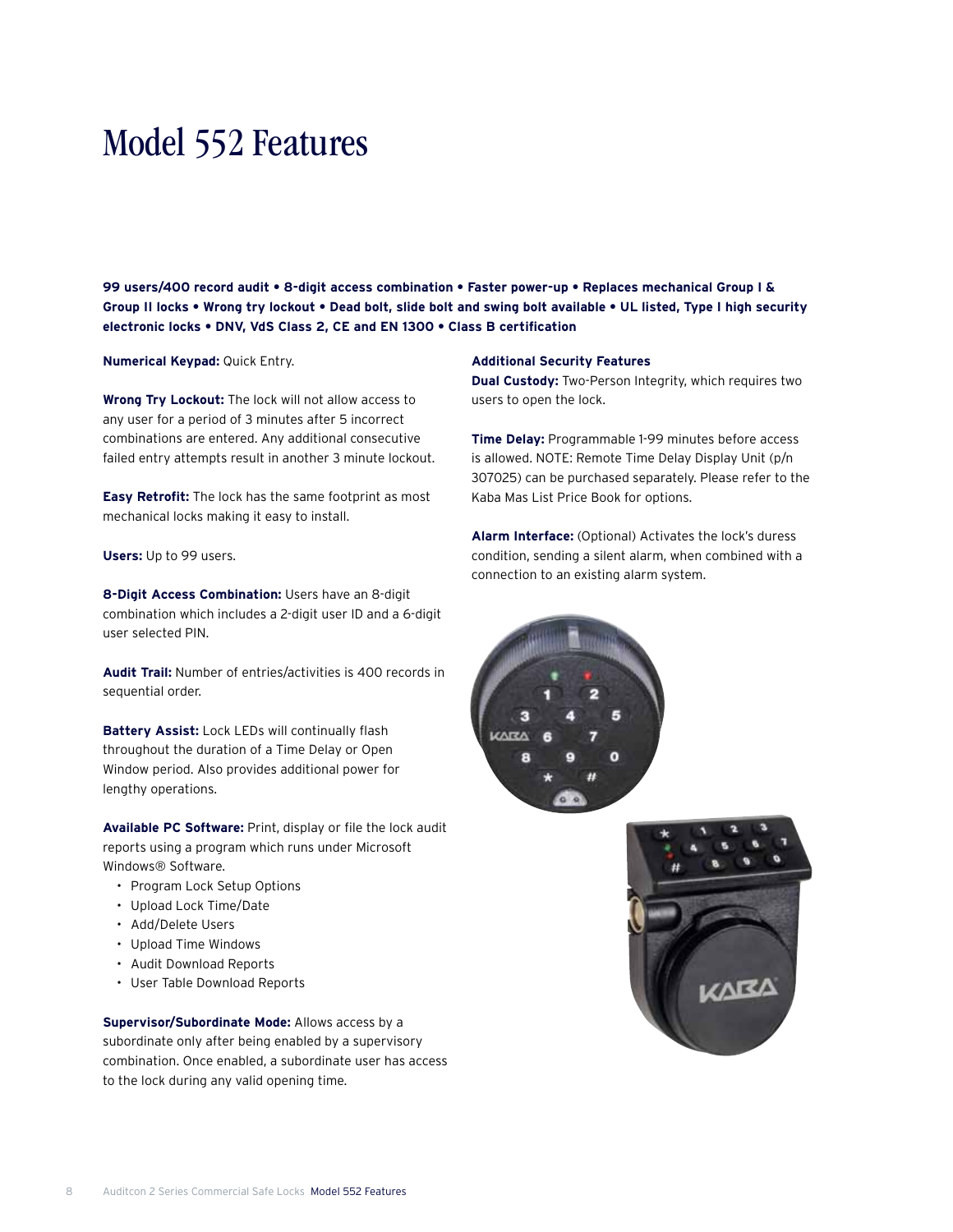

**Time & Date Stamp on Audit:** Internal battery chip allows for real time date and time in audit.

**Timed Lockout:** Enables certain users to disable lock access for a period of 1–255 hours. Once Timed Lockout begins, the lock will not accept any commands.

**Time Windows:** Allows Master User to define time windows for access to the lock. Note: Battery Assist is recommended when implementing this feature manually at the lock.

**Time Window Lockout:** Enables certain users to disable lock access for the current open time window. Lock entry remains disabled until the time of the next open time window as defined by the Time Windows function.

**Set Holidays:** Enables the Master User to define up to 20 annual holidays in the lock. Note: This feature requires Battery Assist.

#### **Model 552 Ordering Example**

Model 552 lock with PowerStar (self-powered) technology with Battery Assist, vertical housing, non-time delay display compatibility, dead bolt, non-sensor, no relocker plate, up to 1" door/cable measurement, English country classification, Kaba dial label, standard installation screws and individually packed. **For a complete list of options, refer to the Kaba Mas List Price Book.**

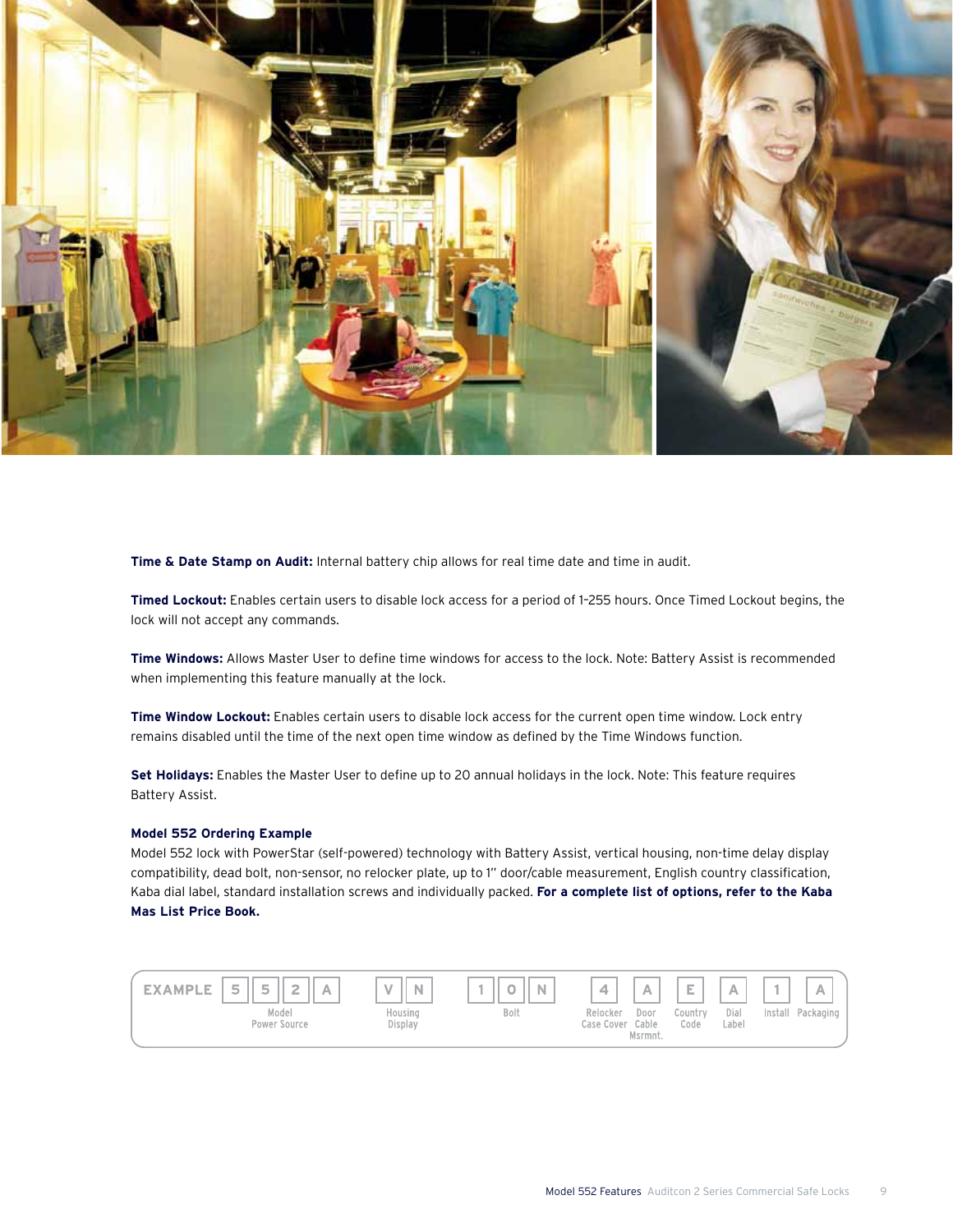### Options & Accessories

#### **Bolt Options**

Kaba Mas offers a variety of locking bolts to meet most container applications.

#### **Dead Bolt**

The square "no hole bolt" is furnished standard. for a spindled application.

#### **Slide Bolt & Swing Bolt**

Slide bolts and swing bolts do not require use of a spindle. They operate in conjunction with the container bolt works which increases security and simplifies installation. Slide bolts are not VdS approved.

#### **Door Measurement**

#### **Dead bolt (spindled) = door thickness Slide bolt or Swing Bolt (non-spindled) = cable length**

Kaba Mas vertical and round safe locks are supplied with cable and spindles for 1" to 3-1/2" door thickness, standard. Kaba Mas offers many spindle/cable lengths to meet most safe and container requirements. Please refer to the Kaba Mas List Price Book for a complete list of options. To insure proper length, measure the door thickness where lock case is to be mounted including mounting surface or plate. Select the closest cable/spindle length greater than the total door thickness measurement.

#### **Accessories**

#### **Remote Time Delay Display**

This display is made of black polycarbonate with a 1-7/8" x 3/4" LCD. An integrated part of any security system that involves time delay, the Remote Time Delay Display Unit counts down the delay and counts up the open window periods. Includes display (3-7/8" x 1-7/8" x 1" box), 28" cable, angle mounting bracket and double sided adhesive. Packed 1 each. For use with T52/252/552.

#### **Duress Alarm Interface**

2" x 1-1/4" x 1/2" black polycarbonate. Designed to send a silent signal to an external alarm system.

#### **Universal Relocker Plate**

Kit contains 20 each of the relocker plates. Plated steel designed to work with major safe manufacturer relockers.



Dead bolt, non-sensor (#10N) standard Dead bolt, sensor (#10Y)

 $\bigcirc$ 



10

Dead bolt, non-sensor 10-32.5 (2X) tapped holes (#20N)

Dead bolt, non-sensor M4-7 x 15mm (2X) tapped holes (#23N)



Swing bolt, non-sensor (#75N)

VdS approved.

Slide bolt, non-sensor (#70N) Non-VdS approved.



Round dead bolt example Vertical dead bolt example



Remote Time Delay Display Unit (p/n 307025)



Universal Relocker Plate (p/n 305301)



"X"=CONTAINER THICKNESS<br>FOR LOCK MOUNTING PURPOSES



Duress Alarm Interface (p/n 301040)

**For a complete list of options, refer to the Kaba Mas List Price Book.**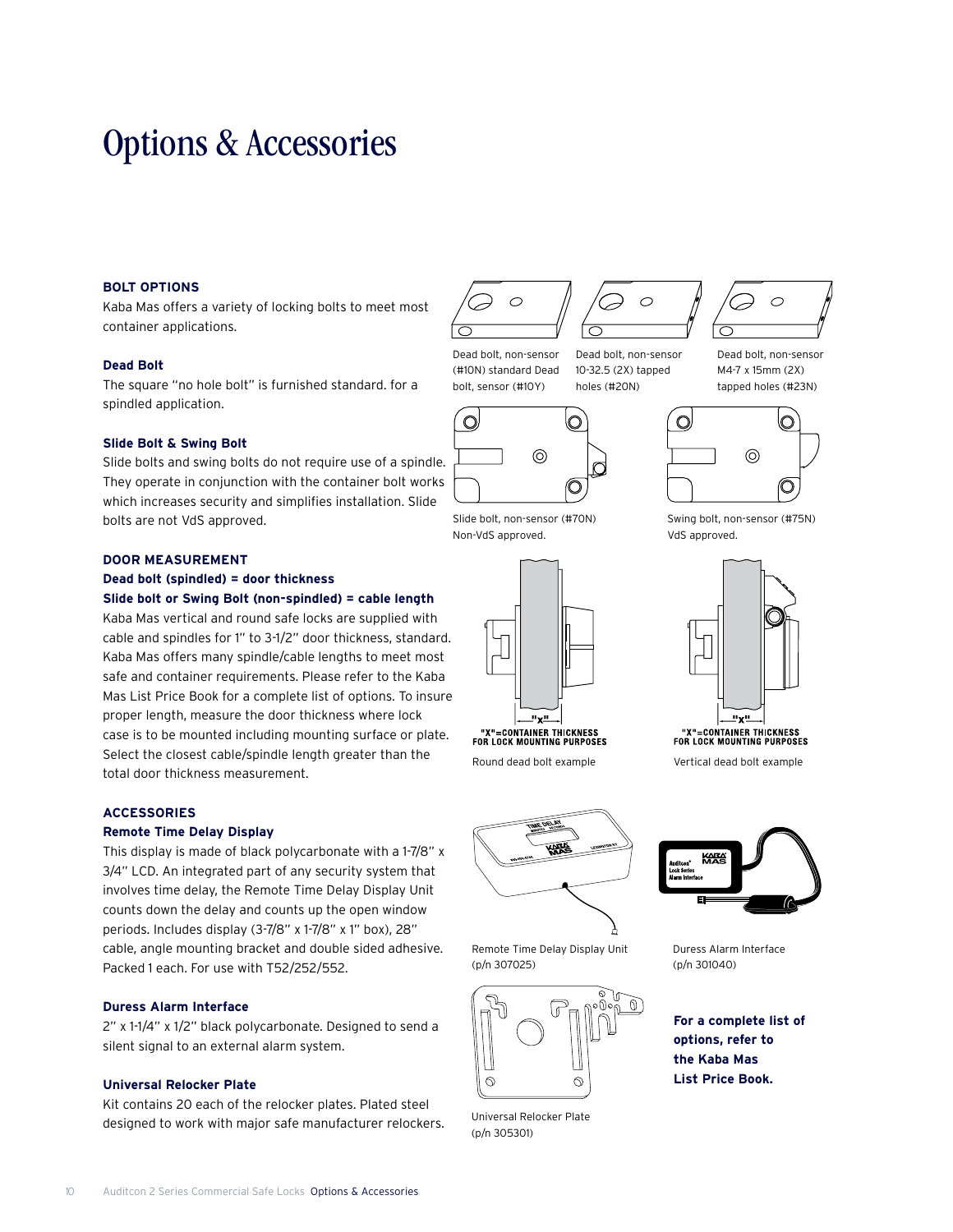### Auditcon 2 Series Software

**Retrieve Lock Audit and User Data for reporting at the PC • Upload Lock Setup, Users, and Time Window Data Microsoft Windows® Compatible (XP PRO, Vista and 7 Pro) • Auditcon 2 Series Software Includes: CD-ROM, cable, key reader, adapter (serial or USB) and Smart Key™**

#### **Description**

To see which users have been added and what activity has occurred at the lock, the Auditcon 2 Series Software must be utilized. You can also upload information from the PC software to the lock. Uploadable data includes lock setup options, lock users, and time windows. This function can help save time, particularly when programming several locks with similar information. All communication between the software and the lock occurs by using a programmed Smart Key. The software allows the use of a serial or USB connector with the 2-port key reader.

#### **Compatibility**

Compatible with the following Microsoft operating systems:

- Windows XP Professional (service pack 2 or greater)
- Windows Vista 32-bit or 64-bit
- Windows 7 Professional 32-bit or 64-bit

#### **Functions**

- Program Lock Setup Options: Models 252/552
- Upload Lock Time/Date: Model 552 (Teal B Smart Key required, p/n 202023 ordered separately)
- Add/Delete Users: Models 252/552 (Figure 1)
- Upload Time Windows: Model 552
- Download Audit Reports: Models 252/552 (Figure 2)
- Download User Table Reports: Models 252/552
- Compatible with previous Auditcon lock models





Add/Delete User example



Downloaded Audit Trail example